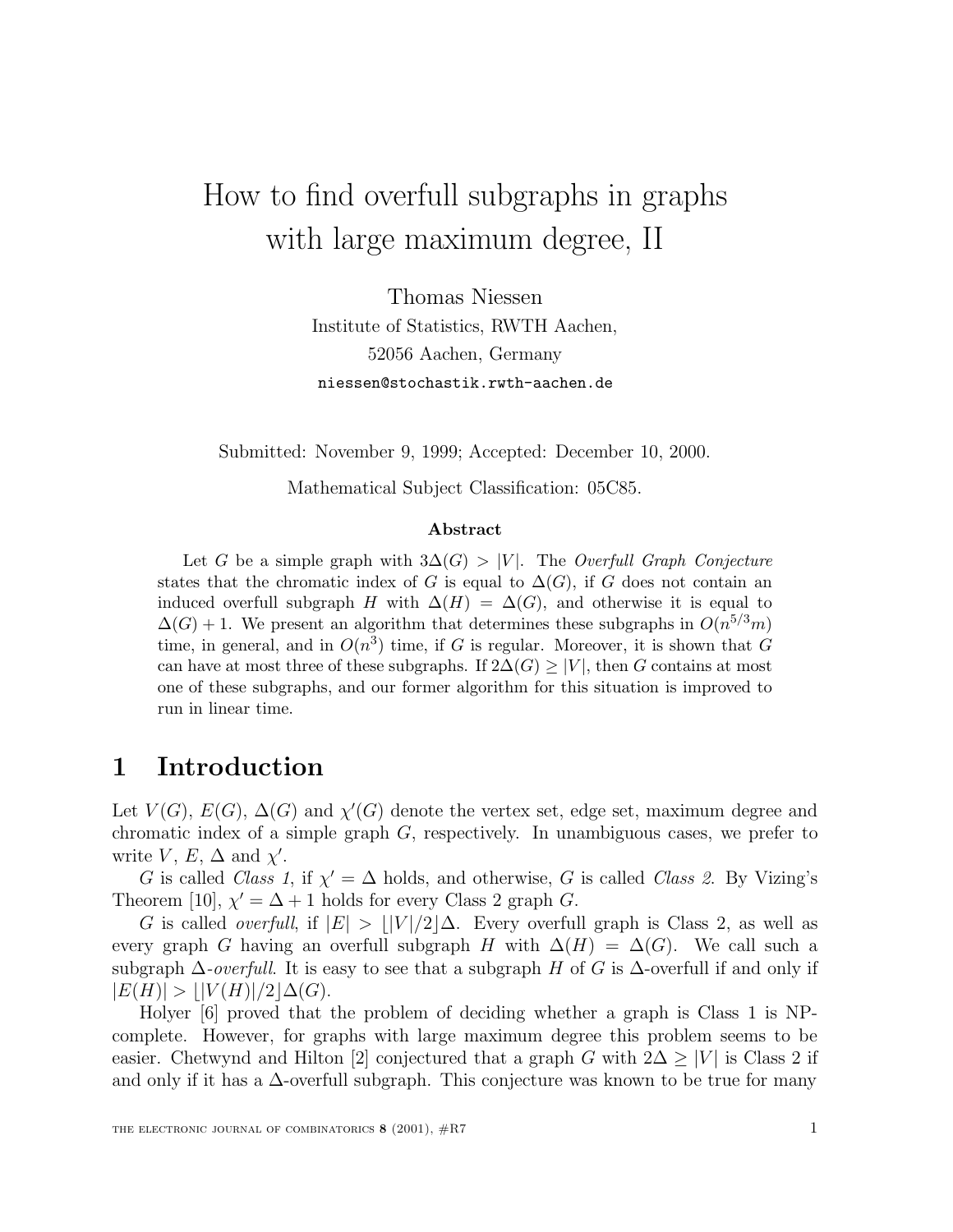special cases when we presented an algorithm finding all induced ∆-overfull subgraphs of a graph G with  $2\Delta > |V|$  [8]. Recently, Perkovic and Reed [9] proved that regular graphs of even order satisfying  $(2 - \varepsilon)\Delta > |V|$  are Class 1, if their order is sufficiently large depending on  $\varepsilon > 0$ . In the same paper, they announce similar partial results for the following conjecture.

**Overfull Graph Conjecture** [3, 4]. A graph G with  $3\Delta > |V|$  is Class 2 if and only if it has a  $\Delta$ -overfull subgraph.

In the present literature, this conjecture replaces the former one. It is best possible in some sense, since the graph  $P^*$ , which is obtained from the Petersen graph by removing an arbitrary vertex, is Class 2, has no overfull subgraph, and satisfies  $3\Delta(P^*) = |V(P^*)|$ . In view of both conjectures, the attention can be restricted to induced subgraphs, since the vertex set of any  $\Delta$ -overfull subgraph induces a  $\Delta$ -overfull subgraph.

The aim of this paper is to extend our former results to the more general situation of the Overfull Graph Conjecture. Therefore, we modify our algorithm from [8] such that it determines every induced  $\Delta$ -overfull subgraph H of an arbitrary graph G with  $|V(H)| > |V(G)| - \Delta(G)$  in  $O(n \log n + m)$  time (Algorithm 1). A variant of this algorithm finds all induced  $\Delta$ -overfull subgraphs of every graph G with  $2\Delta \geq |V|$  in  $O(n+m)$  time. These results are presented in Section 3. Thereafter, we develop in Section 4 an algorithm (Algorithm 2) for the determination of all induced  $\Delta$ -overfull subgraphs of a graph G with  $3\Delta(G) > |V(G)|$ . Algorithm 2 applies Algorithm 1 to three subgraphs of G, but its worstcase complexity is dominated by the amount needed to find a certain edge cut. We use two procedures for this problem, one for the general case and another one for regular graphs needing  $O(n^{5/3}m)$  time and  $O(n^3)$  time, respectively.

In [8] we showed that a graph G with  $2\Delta \geq |V|$  cannot contain more than one induced ∆-overfull subgraph. This result has been used in [5], for example. In Section 3, we provide a generalization: every graph has at most one induced  $\Delta$ -overfull subgraph H with  $|V(H)| > |V(G)| - \Delta(G)$ . Thus, every graph G with  $3\Delta > |V|$  contains at most three induced  $\Delta$ -overfull subgraphs.

### **2 Terminology and preliminary results**

Let G be a graph and let  $v \in V$ . By  $N_G(v)$  we denote the neighborhood of v and  $d_G(v) = |N_G(v)|$  is the degree of v in G. We call vertices of maximum degree major *vertices* and let  $d^*_{G}(v)$  be the number of major vertices in the neighborhood of v.

For disjoint sets  $X, Y \subseteq V$ , we use  $e_G(X, Y)$  to denote the number of edges joining a vertex in X to a vertex in Y. For convenience, we write  $e_G(X)$  instead of  $e_G(X, V(G) \setminus X)$ and  $d_G(X)$  instead of  $\sum_{x \in X} d_G(x)$ .

We start with three simple results. Proofs can be found in [8].

**Lemma 2.1** A graph H is overfull if and only if  $|V|$  is odd and

$$
\sum_{v \in V} (\Delta - d_H(v)) \le \Delta - 2 \quad holds.
$$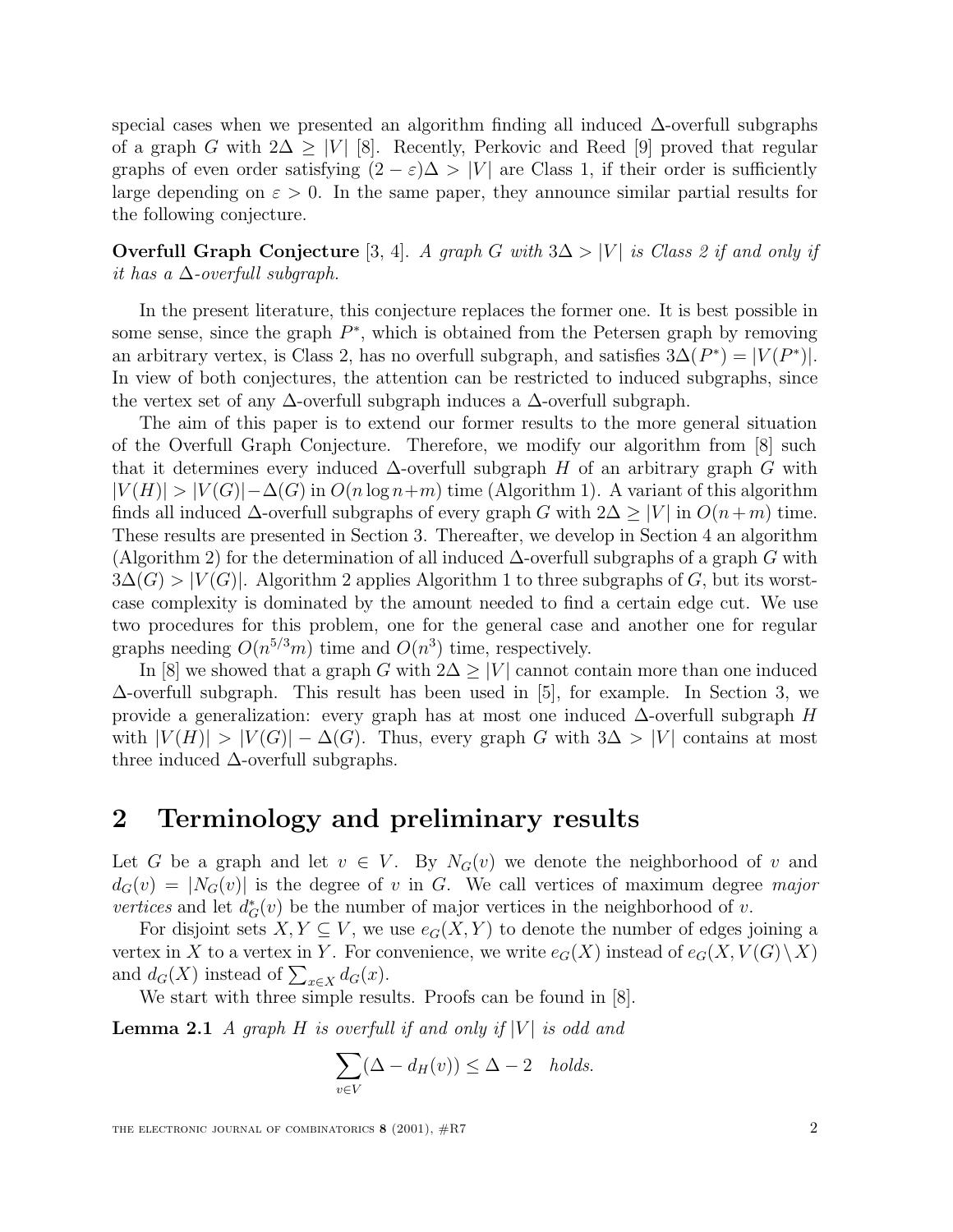Note that, if  $|V|$  is odd, then both sides of the above inequality have the same parity. So, if they are not equal, their difference is at least two. Thereby, some estimates and conditions below could be improved by 1 or  $-1$ , but no real improvement would be achieved.

**Lemma 2.2** For every vertex v of an overfull graph H

$$
d_H(v) \ge 2 + \sum_{u \in N_H(v)} (\Delta - d_H(u)) \quad \text{and} \quad d_H^*(v) \ge 2 \quad \text{hold}.
$$

**Lemma 2.3** Let G be a graph with a  $\Delta$ -overfull subgraph H. Then

$$
e_G(V(H)) \le \Delta(G) - 2 - \sum_{v \in V(H)} \Big(\Delta(G) - d_G(v)\Big) \le \Delta(G) - 2.
$$

We call a vertex u of the graph  $G$  a proper major vertex of  $G$ , if

$$
d_G(N_G(u)) \ge \Delta^2 - \Delta + 2.
$$

Every proper major vertex is a major vertex. The following result is proved in [8].

**Lemma 2.4** Let G be a graph with  $\Delta$ -overfull subgraph H. Then every major vertex of H is a proper major vertex of G.

Let  $d_G^{**}(u)$  denote the number of proper major vertices in  $N_G(u)$ . If G has a  $\Delta$ -overfull subgraph H, then  $d_G^{**}(v) \ge d_H^*(v) \ge 2$  for every vertex v of H, by Lemma 2.4 and Lemma 2.2. This implies the following result.

**Lemma 2.5** Let G be a graph and let u be a vertex of G with  $d_G^{**}(u) \leq 1$ . Then u belongs to no  $\Delta$ -overfull subgraph of  $G$ .

A repeated application of this lemma is now used to define the kernel of a graph G. Let  $G_0 = G, S_1 = \{u \in V(G_0) : d_{G_0}^{**}(u) \leq 1\}$  and  $G_1 = G_0 - S_1$ . If  $\Delta(G_1) < \Delta(G)$  or  $S_1 = \emptyset$ , then the procedure stops. Otherwise, let  $S_2 = \{u \in V(G_1) : d_{G_1}^{**}(u) \leq 1\}$  and  $G_2 = G_1 - S_2$ . Again the procedure stops, if  $\Delta(G_2) < \Delta(G)$  or  $S_2 = \emptyset$ . Otherwise, continue with  $S_3$  and  $G_3$  and so on. Since at least one vertex is removed at each stage, the procedure stops with some  $G_j$ ,  $1 \leq j \leq |V|$ . The kernel ker(G) of G is defined to be  $G_i$ , if  $\Delta(G_i) = \Delta(G)$ , or the null graph, otherwise. Obviously, every vertex u of  $ker(G)$ satisfies  $d_{ker(G)}^{**}(u) \geq 2$ .

Let  $i \in \{1, 2, \ldots, j\}$ . Given  $G_{i-1}$ , it is straightforward to see that  $S_i$  and  $G_i$  can be computed in  $O(|V(G_{i-1})| + |E(G_{i-1})|)$  time. Since  $j \leq |V(G)|$ , the kernel can therefore be computed in  $O(|V(G)|\cdot |E(G)|)$  time. By Lemma 2.5, every  $\Delta$ -overfull subgraph of  $G_{i-1}$  is contained in  $G_i$ . Thus, every  $\Delta$ -overfull subgraph of G is contained in  $ker(G)$ . For later reference, these statements are summarized in a lemma.

**Lemma 2.6** Let G be a graph with n vertices and m edges. The kernel ker(G) of G can be computed in  $O(nm)$  time. Every  $\Delta$ -overfull subgraph of G is contained in ker(G). Every vertex u of  $ker(G)$  satisfies  $d_{ker(G)}^{**}(u) \geq 2$ .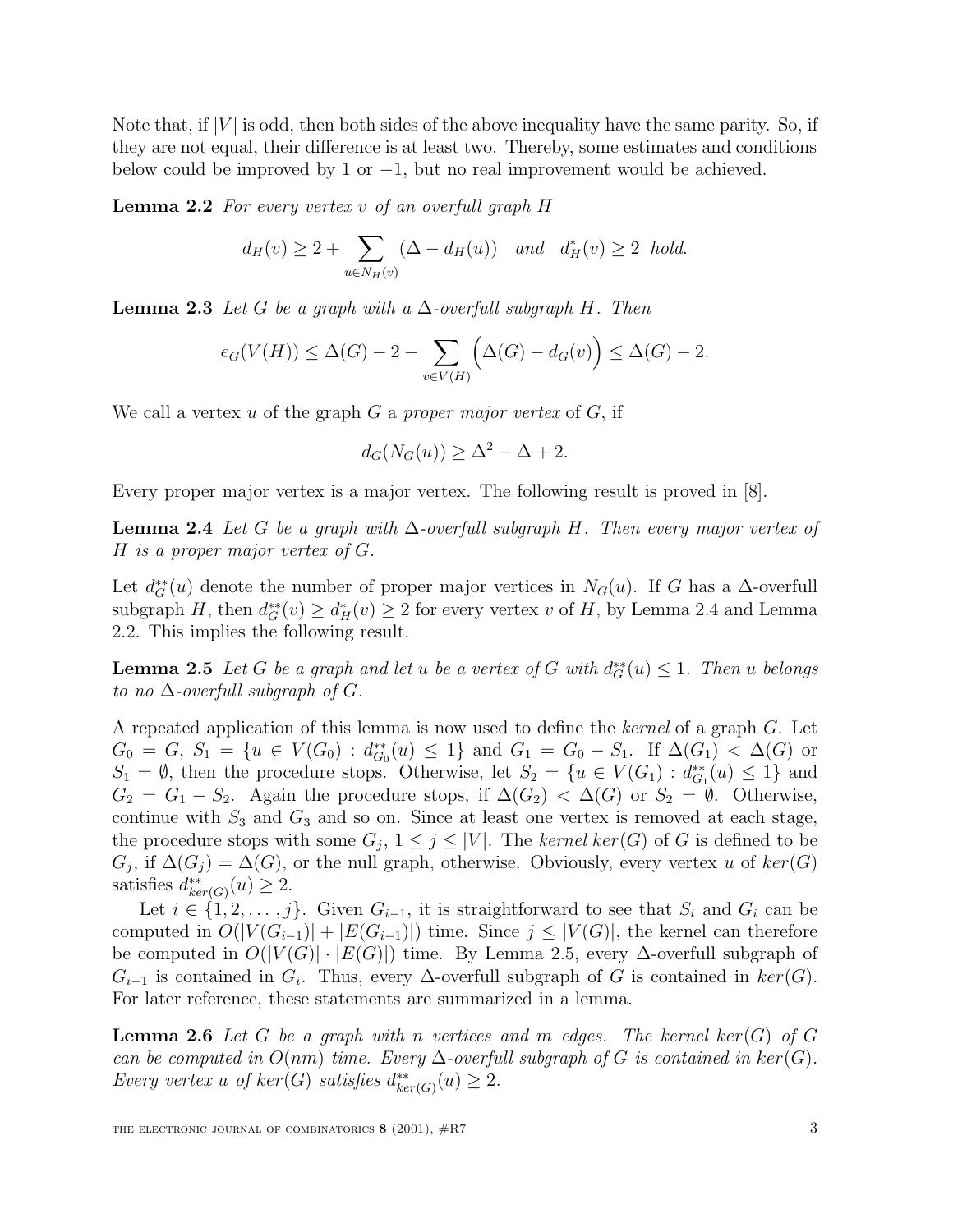The common subject of the three final results are edge cuts of size less than  $\Delta$ , which will play an important role (see also Lemma 2.3).

**Lemma 2.7** Let H be an overfull graph and let  $U \subset V$  with  $e_H(U) < \Delta$ . Then  $|U| \leq 1$ or  $|U| \geq \Delta$ .

**Proof.** The proof is by contraposition. Suppose therefore  $2 \leq |U| \leq \Delta - 1$ . Then we have

$$
\Delta(|V|-1) + 2 \leq 2|E| = d_H(U) + d_H(V \setminus U)
$$
  
\n
$$
\leq (|U|(|U|-1) + e_H(U)) + (|V| - |U|)\Delta,
$$

and thus

$$
e_H(U) \ge \Delta(|U|-1) + 2 - |U|(|U|-1) = \Delta + (\Delta - 1 - |U|)(|U| - 2) \ge \Delta,
$$

as required.

**Corollary 2.8** Let H be an overfull graph with  $|V| < 2\Delta$  and let F be an edge cut of H with  $|F| < \Delta$ . Then F cuts off one vertex of H, i.e.,  $H - F$  has two components and one of them consists of exactly one vertex.

**Proof.** Let C be a component of  $H-F$  such that  $|V(C)|$  is maximum. Since  $e_H(V(C)) \le$  $|F| < \Delta$  holds, we have, by Lemma 2.7,  $|V(C)| \geq \Delta$ , since  $|V(C)| = 1$  cannot occur, of course. So,  $|V(H - C)| \leq |V| - \Delta \leq \Delta - 1$ , and therefore  $|V(H - C)| = 1$ , again by Lemma 2.7.  $\Box$ 

**Lemma 2.9** Let G be a graph and let  $U \subset V$  with  $|U| < \Delta$  and  $e_G(U) < \Delta$ . Then at most one proper major vertex of G belongs to U.

**Proof.** Assume there are two proper major vertices  $w_1, w_2 \in U$ . Let  $p_i = e_G(w_i, V \setminus U)$ , for  $i = 1, 2$ , and let  $q = e_G(U \setminus \{w_1, w_2\}, V \setminus U)$ . We suppose that  $p_1 \leq p_2$ . Then we have  $2p_1 + q \leq p_1 + p_2 + q = e_G(U) \leq \Delta - 1$ . Let  $\varepsilon = 1$ , if  $w_1$  and  $w_2$  are adjacent, and  $\varepsilon = 0$ , otherwise. Now we obtain

$$
\Delta^2 - \Delta + 2 \leq d_G(N_G(w_1))
$$
  
=  $\varepsilon d_G(w_2) + d_G(N_G(w_1) \setminus U) + d_G(N_G(w_1) \cap (U \setminus \{w_2\}))$   
 $\leq \varepsilon \Delta + p_1 \Delta + (\Delta - p_1 - \varepsilon)(|U| - 1) + q$   
 $\leq \varepsilon \Delta + p_1 \Delta + (\Delta - p_1 - \varepsilon)(\Delta - 2) + q$   
=  $\Delta^2 - 2\Delta + 2\varepsilon + 2p_1 + q$   
 $\leq \Delta^2 - 2\Delta + 2 + \Delta - 1 = \Delta^2 - \Delta + 1,$ 

a contradiction.

 $\Box$ 

 $\Box$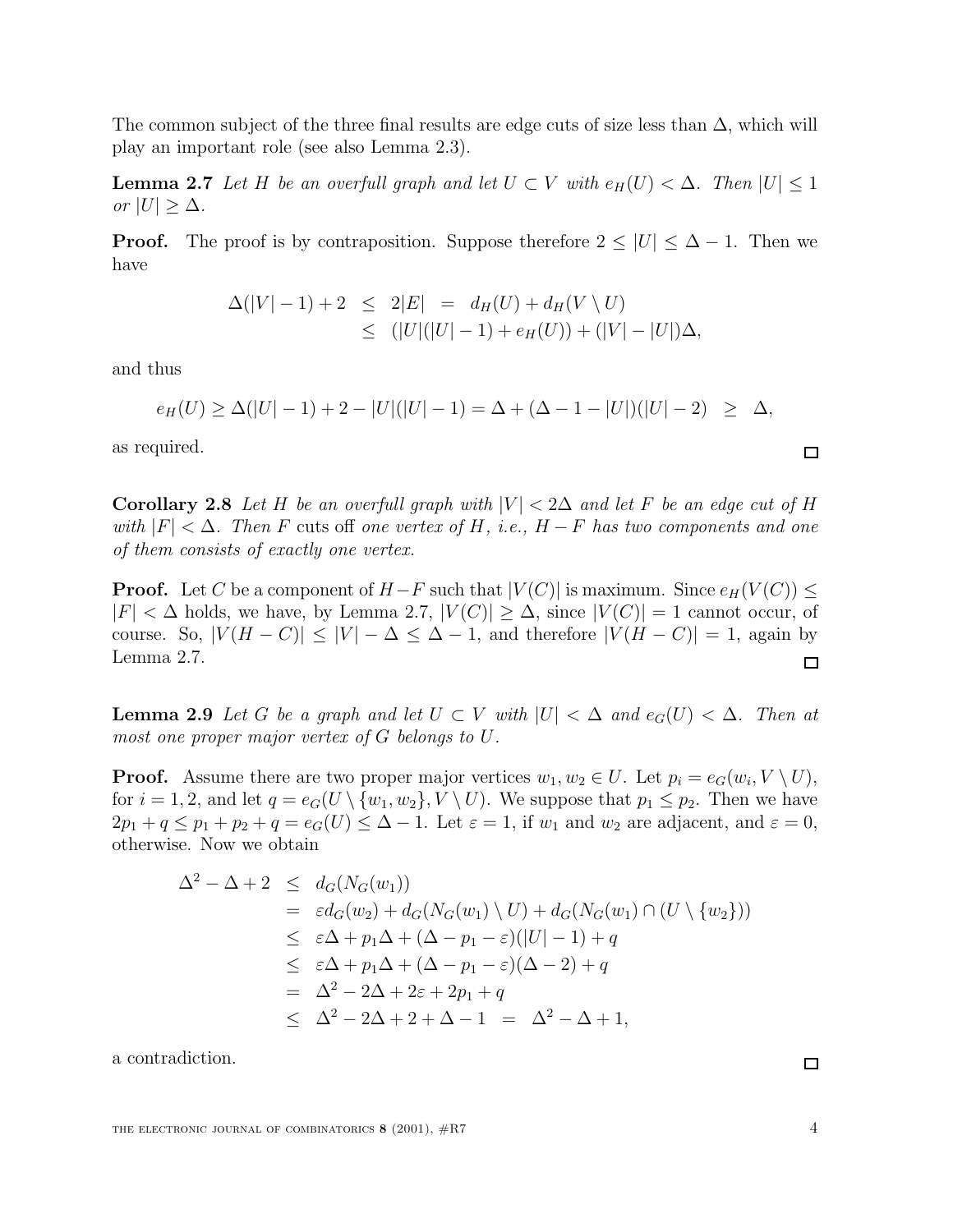### **3 Algorithm 1**

The cornerstone of Algorithm 1 is provided by the following lemma.

**Lemma 3.1** Let G be a graph and let  $S = \{u \in V(G) : d_G^{**}(u) \leq 1\}$ . If G has an  $\Delta$ overfull subgraph H with  $|V(H)| > |V(G)| - \Delta(G)$  such that  $V(G-S) \setminus V(H)$  is nonempty, then

$$
\min\{d_{G-S}(v) : v \in V(H)\} \ge \max\{d_{G-S}(w) + 2 : w \in V(G-S) \setminus V(H)\}.
$$

**Proof.** By Lemma 2.5, H is a subgraph of  $G - S$ , and so the minimum is well defined. In particular, H is a  $\Delta$ -overfull subgraph of  $G - S$ , and thus  $\Delta(G - S) = \Delta(H) = \Delta(G)$ .

Assume that there are vertices  $v \in V(H)$  and  $w \in V(G-S) \setminus V(H)$  with  $d_{G-S}(v) \leq$  $d_{G-S}(w) + 1$ . With Lemma 2.3 we obtain

$$
e_{G-S}(V(H)) \leq \Delta(G-S) - 2 - \sum_{x \in V(H)} (\Delta(G-S) - d_{G-S}(x))
$$
  
 
$$
\leq \Delta(G) - 2 - (\Delta(G) - d_{G-S}(v)) = d_{G-S}(v) - 2,
$$

and so  $d_{G-S}(w) \geq d_{G-S}(v) - 1 \geq e_{G-S}(V(H)) + 1$ .

Next we will see that this is impossible. Let  $U = V(G) \setminus V(H)$ . Then  $|U| = |V(G)| |V(H)| < \Delta(G)$  and  $e_G(U) = e_G(V(H)) \leq \Delta(G) - 2$ , by Lemma 2.3. Hence, by Lemma 2.9, at most one proper major vertex of  $G$  belongs to  $U$ . We consider the vertices in  $N_{G-S}(w) \cap (V(G-S) \setminus V(H))$ . For every vertex u in this set we have  $d_G^{**}(u) \geq 2$ , since otherwise it would belong to S. So,  $e_{G-S}(u, V(H)) \geq d_G^{**}(u) - 1 \geq 1$ . Therefore,

$$
e_{G-S}(V(H)) \ge e_{G-S}(w, V(H)) +
$$
  
\n
$$
e_{G-S}(N_{G-S}(w) \cap (V(G - S) \setminus V(H)), V(H))
$$
  
\n
$$
\ge e_{G-S}(w, V(H)) + |N_{G-S}(w) \cap (V(G - S) \setminus V(H))|
$$
  
\n
$$
= d_{G-S}(w).
$$

This contradiction completes the proof.

**Theorem 3.2** Algorithm 1 finds all induced  $\Delta$ -overfull subgraphs H of a graph G satisfying  $|V(H)| > |V(G)| - \Delta(G)$  in  $O(n \log n + m)$  time, where n and m denote the order and the size of G, respectively.

**Proof.** Consider Algorithm 1 in Figure 1. S can be computed in  $O(n+m)$  time, and also  $G^*$  can be determined with this amount. By Lemma 2.5, G and  $G^*$  have the same  $\Delta$ overfull subgraphs. If  $\Delta(G^*) < \Delta(G)$ , then G has no  $\Delta$ -overfull subgraph. Otherwise, the degrees of the vertices of  $G^*$  are determined in  $O(n+m)$  time, and the sorting is done in  $O(n \log n)$  time. Lemma 3.1 shows that only the vertex sets considered in the final phase of the algorithm can induce  $\Delta$ -overfull subgraphs in G with more than  $|V(G)| - \Delta(G)$ vertices. These vertex sets can be checked in  $O(n + m)$  time by a successive removal of

□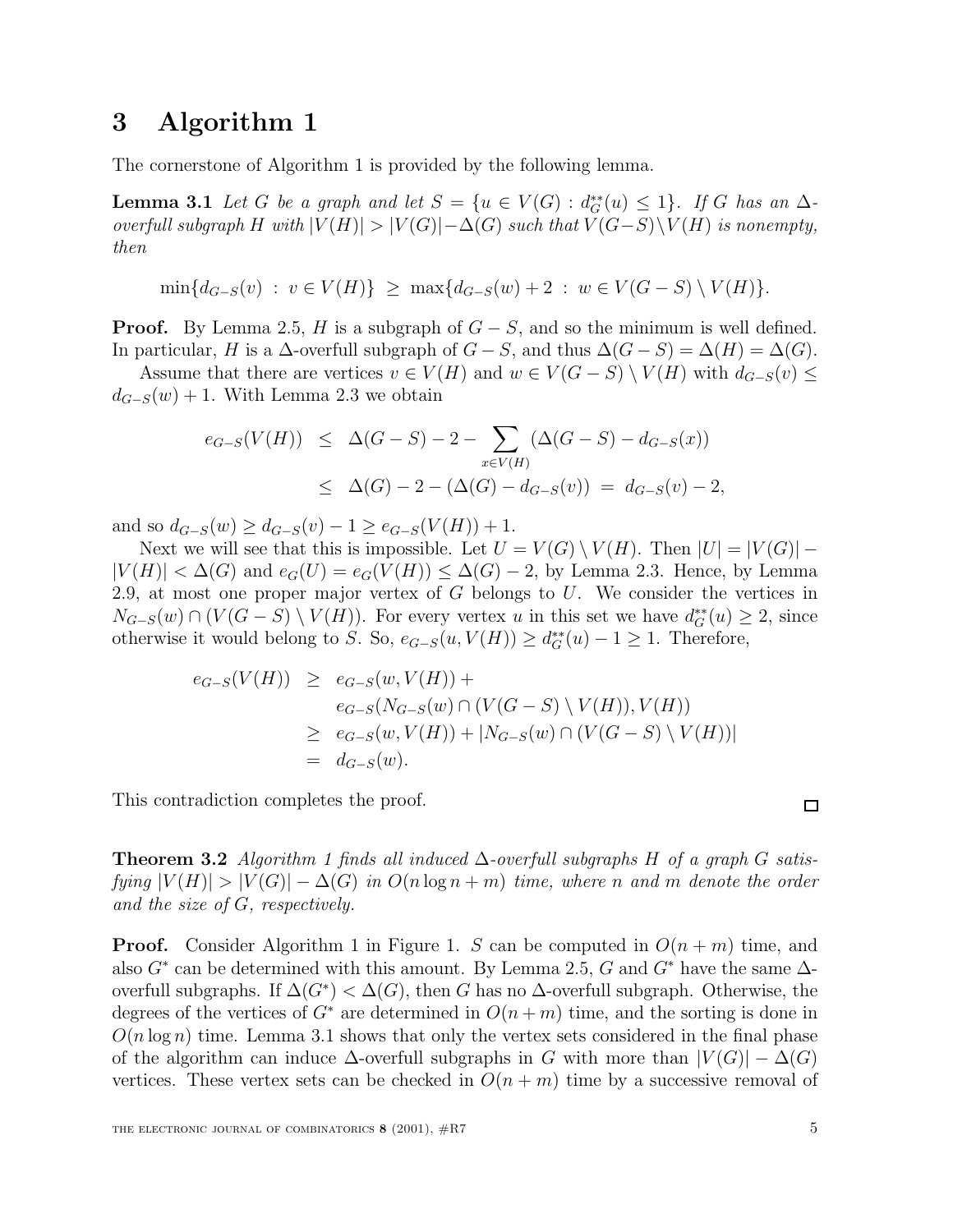**Algorithm 1:** Input: a graph G. determine  $S = \{u \in V(G) : d_G^{**}(u) \le 1\};\$ set  $G^* = G - S$ ; **if**  $\Delta(G^*) < \Delta(G)$  **then** stop; sort the vertices of  $G^*$  such that  $d_{G^*}(v_1) \geq d_{G^*}(v_2) \geq \ldots \geq d_{G^*}(v_r)$ , where  $r = |V(G^*)|$ ; test for every odd j satisfying  $|V(G)| - \Delta(G) < j \leq |V(G^*)|$ such that  $d_{G^*}(v_i) \geq d_{G^*}(v_{i+1}) + 2$  or  $j = r$  whether  $\{v_1, \ldots, v_j\}$ induces a  $\Delta$ -overfull subgraph of  $G^*$ .

### **Figure 1.**

pairs of vertices with largest indices. So, every induced  $\Delta$ -overfull subgraph H of G with  $|V(H)| > |V(G)| - \Delta(G)$  is found in  $O(n \log n + m)$  time. 囗

The algorithm presented in [8] computes  $ker(G)$  instead of  $G - S$ , and continues similarly thereafter. So, its running time is  $O(nm)$  (see Lemma 2.6).

By the condition  $|V(G)| - \Delta(G) < j$  in the final phase, Algorithm 1 does not find any induced  $\Delta$ -overfull subgraph H with  $|V(H)| \leq |V(G)| - \Delta(G)$ . Without this condition it possibly finds such subgraphs, but it can fail to determine all of them. Let  $p \geq 2$ be an integer. We obtain the graph  $G_p^1$  from two disjoint complete graphs  $K_{2p+1}$  and  $K_{2p}$  by removing an edge  $xy \in E(K_{2p+1})$  and joining x to u and y to v, where u and v are distinct vertices of  $K_{2p}$ .  $G_p^1$  is overfull and this is detected by Algorithm 1. The subgraph  $H_p$  induced by  $E(K_{2p+1})$  is another  $\Delta$ -overfull subgraph of  $G_p^1$ . However, only if the vertices  $u$  and  $v$  receive the largest indices among all vertices of maximum degree during the sorting, Algorithm 1 detects  $H_p$ . Note that  $|V(H_p)| = |V(G_p^1)| - \Delta(G_p^1)$  holds.

In [8] we proved that a graph G with  $2\Delta \geq |V|$  has at most one induced  $\Delta$ -overfull subgraph. The following theorem is more general.

**Theorem 3.3** Every graph G has at most one induced ∆-overfull subgraph H with  $|V(H)| > |V(G)| - \Delta(G).$ 

**Proof.** Assume that G contains two distinct induced  $\Delta$ -overfull subgraphs  $H_i$  with  $|V(H_i)| > |V(G)| - \Delta(G)$  for  $i = 1, 2$ . Algorithm 1 shows that one of them is contained in the other one, say  $V(H_1) \subset V(H_2)$ . Since both have odd order,  $|V(H_2) \setminus V(H_1)| \geq 2$ follows. Moreover,  $|V(H_2) \setminus V(H_1)| \leq |V(G)|-|V(H_1)| < \Delta(G)$ . Therefore Lemma 2.7 implies  $e_{H_2}(V(H_2) \setminus V(H_1)) \geq \Delta(G)$ , and thus  $e_{H_2}(V(H_1)) \geq \Delta(G)$ . This contradicts Lemma 2.3.  $\Box$ 

The next theorem summarizes our results for graphs with  $2\Delta \geq |V|$ .

**Theorem 3.4** Let G be a graph with  $2\Delta \geq |V|$ . Then G has at most one induced  $\Delta$ overfull subgraph, which can be found in  $O(n+m)$  time, where n and m denote the order and the size of G, respectively.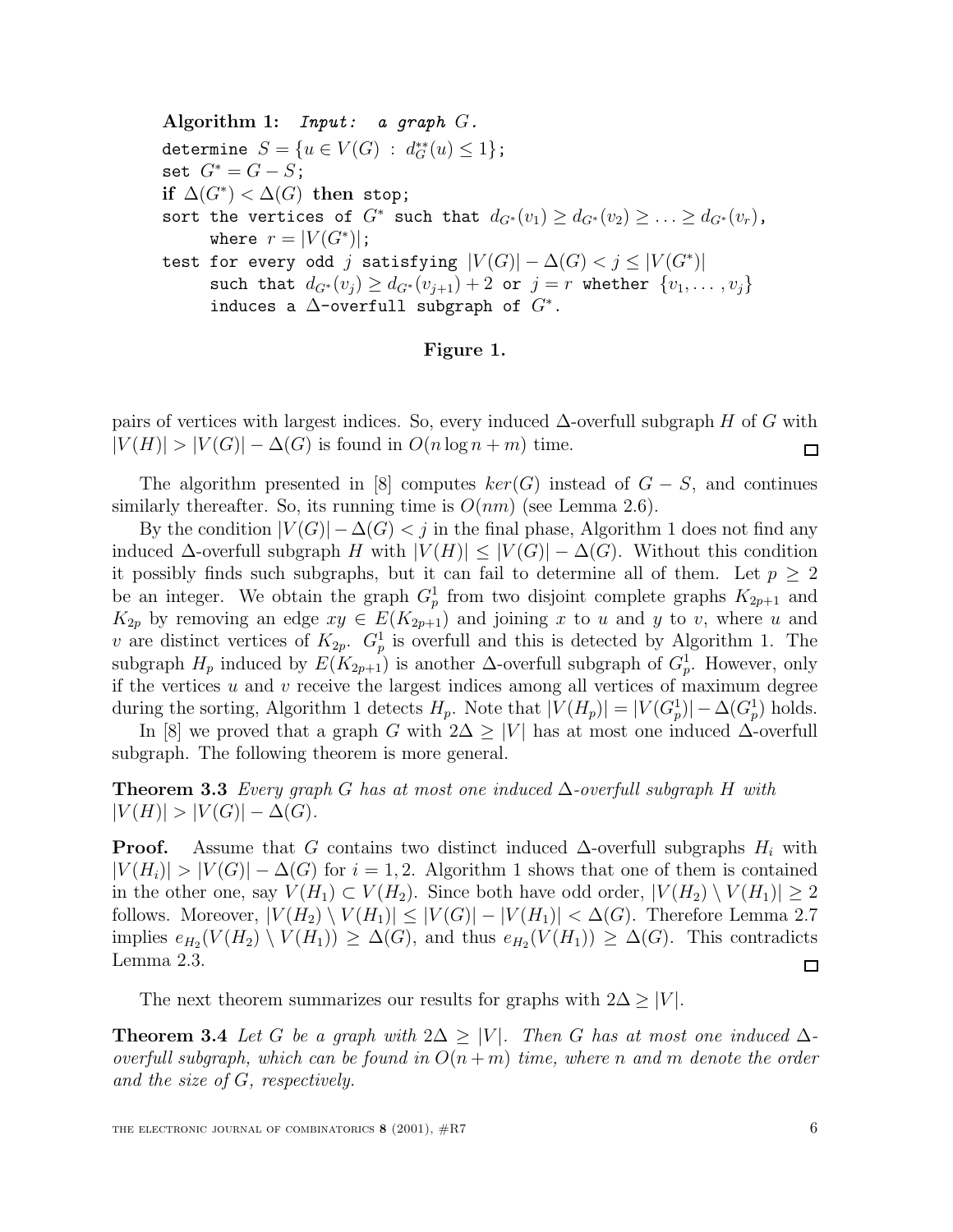**Proof.** If G has a  $\Delta$ -overfull subgraph H, then  $|V(H)| > \Delta(H) = \Delta(G) \geq |V(G)| - \Delta(G)$ and  $m > |E(H)| > |V(H)|/2|\Delta(G) > \Delta(G)^2/2 > n^2/8$  hold.

The first estimate guarantees that Algorithm 1 determines all induced ∆-overfull subgraphs of  $G$  (see Theorem 3.2) and that  $G$  contains at most one of them (see Theorem 3.3).

The second estimate implies that G cannot contain a  $\Delta$ -overfull subgraph, if  $m \leq n^2/8$ holds. So, we can check this first in  $O(n+m)$  time, and only if  $m>n^2/8$  holds, we need to apply Algorithm 1 to G, which then terminates in  $O(m)$  steps.  $\Box$ 

### **4 Algorithm 2**

Let G be a graph and let  $U \subseteq V$ . We say that an edge cut F of G separates U, if U is not contained in one component of  $G - F$ .

We can distinguish, roughly, three phases of Algorithm 2. At the beginning the kernel of the graph is determined and Algorithm 1 is applied to it. Thereby, we find all induced  $\Delta$ -overfull subgraphs of G with more than  $|V(ker(G))|-\Delta(G)$  vertices. The second phase consists of finding a certain edge cut F of  $ker(G)$  with  $|F| \leq \Delta(G) - 2$ . Let H be an induced  $\Delta$ -overfull subgraph of G that has not been found so far. Below we will see that F possibly separates  $V(H)$ , but one component C of  $ker(G) - F$  contains at least  $|V(H)| - 1$  vertices of H. The following lemma is needed below to find a missing vertex of H in  $V(ker(G)) \setminus V(C)$ .

**Lemma 4.1** Let G be a graph and let H be a  $\Delta$ -overfull subgraph of G with  $|V(H)| < \Delta$  $2\Delta(G)$ . Let F be an edge cut of G with  $|F| < \Delta(G)$  that separates  $V(H)$ . Then there is a component C of  $G - F$  with  $|V(C) \cap V(H)| = |V(H)| - 1$ . Let x denote the vertex in  $V(H) \setminus V(C)$ . If  $e_G(H - x) \geq |F|$ , then x is the unique vertex in  $V(G) \setminus V(C)$  with  $e_G(x, V(C)) = \max\{e_G(u, V(C)) : u \in V(G) \setminus V(C)\}.$ 

**Proof.** Let  $F_H = F \cap E(H)$ . Since  $|F_H| \leq |F| < \Delta(G) = \Delta(H)$ ,  $F_H$  cuts off one vertex x of H, by Corollary 2.8. So, there is a component C of  $G - F$  with  $|V(C) \cap V(H)| =$  $|V(H)| - 1$ . If  $e_G(H - x) < |F|$ , then we are done. So, we assume that  $e_G(H - x) \ge |F|$ . Let  $u \in V(G) \setminus V(C)$  with  $u \neq x$ . First, we observe that

$$
2|E(H - x)| = \sum_{w \in H - x} d_{H - x}(w)
$$
  
\n
$$
\leq |V(H - x)|\Delta(H) - e_G(V(H - x))
$$
  
\n
$$
\leq (|V(H)| - 1)\Delta(G) - e_G(V(C) \setminus V(H - x), V(H - x))
$$
  
\n
$$
-e_G(x, V(H - x)) - e_G(u, V(H - x)).
$$

Next, we have

$$
2|E(H-x)| = 2|E(H)| - 2e_G(x, V(H-x))
$$
  
\n
$$
\geq (|V(H)| - 1)\Delta(G) + 2 - 2e_G(x, V(H-x)).
$$

THE ELECTRONIC JOURNAL OF COMBINATORICS **8** (2001),  $#R7$  7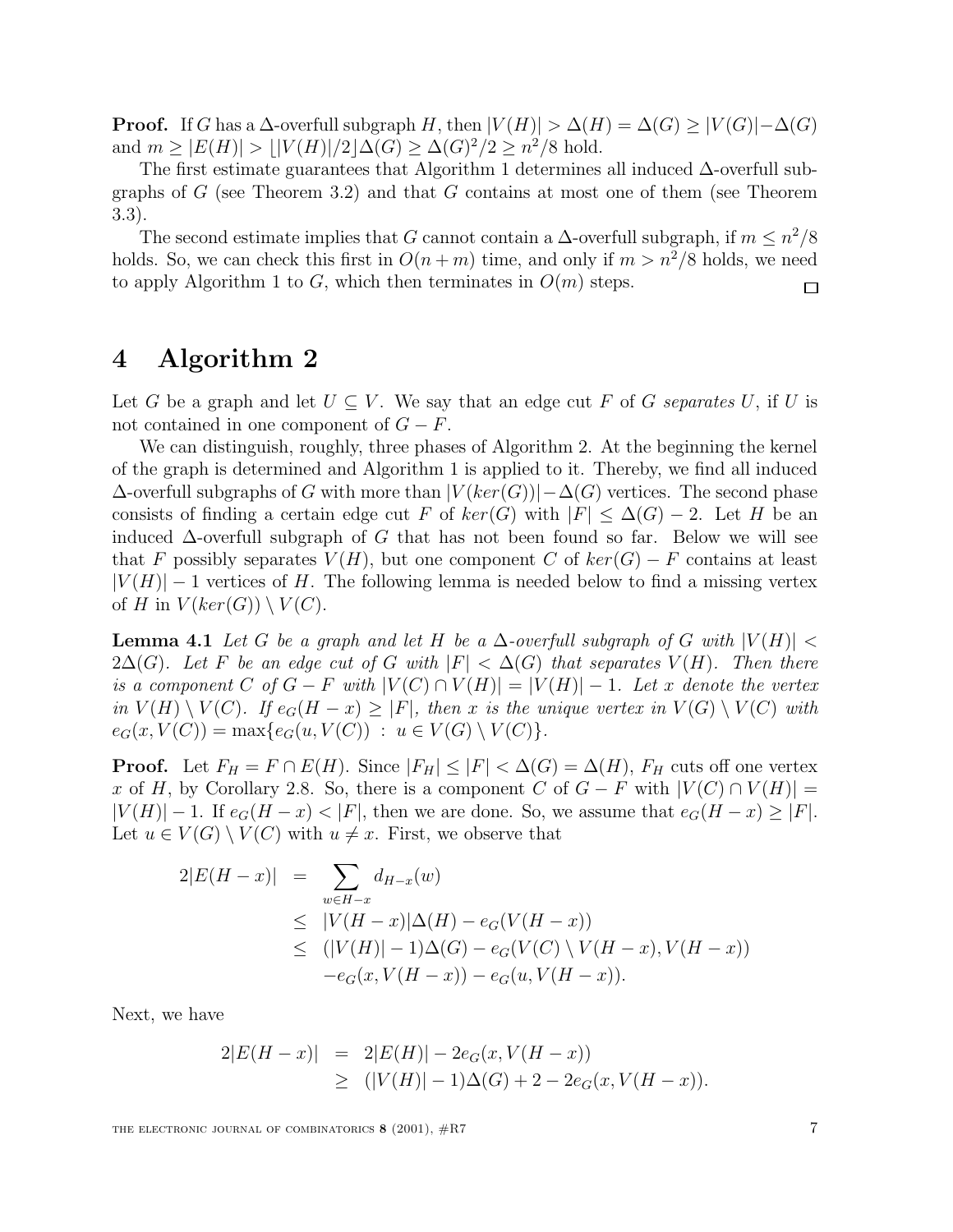Combining both estimates we obtain

$$
e_G(V(C) \setminus V(H-x), V(H-x)) + e_G(u, V(H-x)) \le e_G(x, V(H-x)) - 2. \tag{1}
$$

We also have  $e_G(V(G) \setminus V(C)) \leq |F| \leq e_G(V(H-x))$ . Subtracting  $e_G(V(G) \setminus V(C))$ ,  $V(H-x)$  on both sides yields  $e_G(V(G)\setminus V(C), V(C)\setminus V(H-x)) \le e_G(V(C)\setminus V(H-x),$  $V(H-x)$ ). Using this and (1) we obtain

$$
e_G(u, V(C)) = e_G(u, V(C) \setminus V(H - x)) + e_G(u, V(H - x))
$$
  
\n
$$
\leq e_G(V(G) \setminus V(C), V(C) \setminus V(H - x)) + e_G(u, V(H - x))
$$
  
\n
$$
\leq e_G(V(C) \setminus V(H - x), V(H - x)) + e_G(u, V(H - x))
$$
  
\n
$$
\leq e_G(x, V(H - x)) - 2 \leq e_G(x, V(C)) - 2,
$$

and so x is the unique vertex in  $V(G) \setminus V(C)$  with  $e_G(x, V(C)) = \max\{e_G(u, V(C)) : u \in$  $V(G) \setminus V(C)$ .  $\Box$ 

In the third phase of Algorithm 2, we possibly apply Algorithm 1 to two subgraphs of  $ker(G) - F$ . The following lemma is needed to show that their order is at most 2 $\Delta$ .

**Lemma 4.2** Let G be a kernel (i.e.,  $ker(G) = G$ ) and let F be a minimum edge cut separating the set of proper major vertices of G. If  $|F| < \Delta$ , then every component of G contains at least  $\Delta$  vertices.

**Proof.** Suppose that C is a component of  $G - F$  with  $|V(C)| < \Delta$ . Since  $e_G(V(C)) \le$  $|F| < \Delta$ ,  $V(C)$  contains at most one proper major vertex of G, by Lemma 2.9. Therefore,  $e_G(V(C)) > 0$ , since G is a kernel. So,  $V(C)$  contains a proper major vertex u of G, since otherwise  $F$  would not be a minimum edge cut separating the set of proper major vertices of G. Let  $p = e_G(u, V(G) \setminus V(C))$ . Then  $\Delta - 1 \geq |F| \geq e_G(V(C)) \geq p + (\Delta - 1)$  $p) + 2(|V(C)| - 1 - (\Delta - p)) = 2|V(C)| - 2 - \Delta + 2p$ , and so  $|V(C)| \leq \Delta - p$ . Now  $\Delta = d_G(u) \leq p + (|V(C)| - 1) \leq p + \Delta - p - 1 = \Delta - 1$  yields a contradiction.  $\Box$ 

Now we are in a position to prove the main results.

**Theorem 4.3** Algorithm 2 finds all induced ∆-overfull subgraphs of a graph G with  $3\Delta(G) > |V(G)|$ .

**Proof.** First, we have to show that Algorithm 2 is correctly formulated, i.e., if line 7 is executed, then  $G^* - F$  has exactly two components. Note therefore that in this situation  $G^*$  is a kernel with  $\Delta(G^*) = \Delta(G)$ , and that F is a minimum edge cut separating the set of proper major vertices of  $G^*$ . Lemma 4.2 shows that every component of  $G^* - F$  has at least  $\Delta(G)$  vertices, and so  $|V(G^*)| \leq |V(G)| < 3\Delta(G)$  implies that  $G^* - F$  has in fact only two components.

Let H be an induced  $\Delta$ -overfull subgraph of the graph G. By Lemma 2.6, H is an induced subgraph of  $G^*$ . Therefore,  $\Delta(G^*) = \Delta(H) = \Delta(G)$ , and thus Algorithm 2 does not stop at line 2.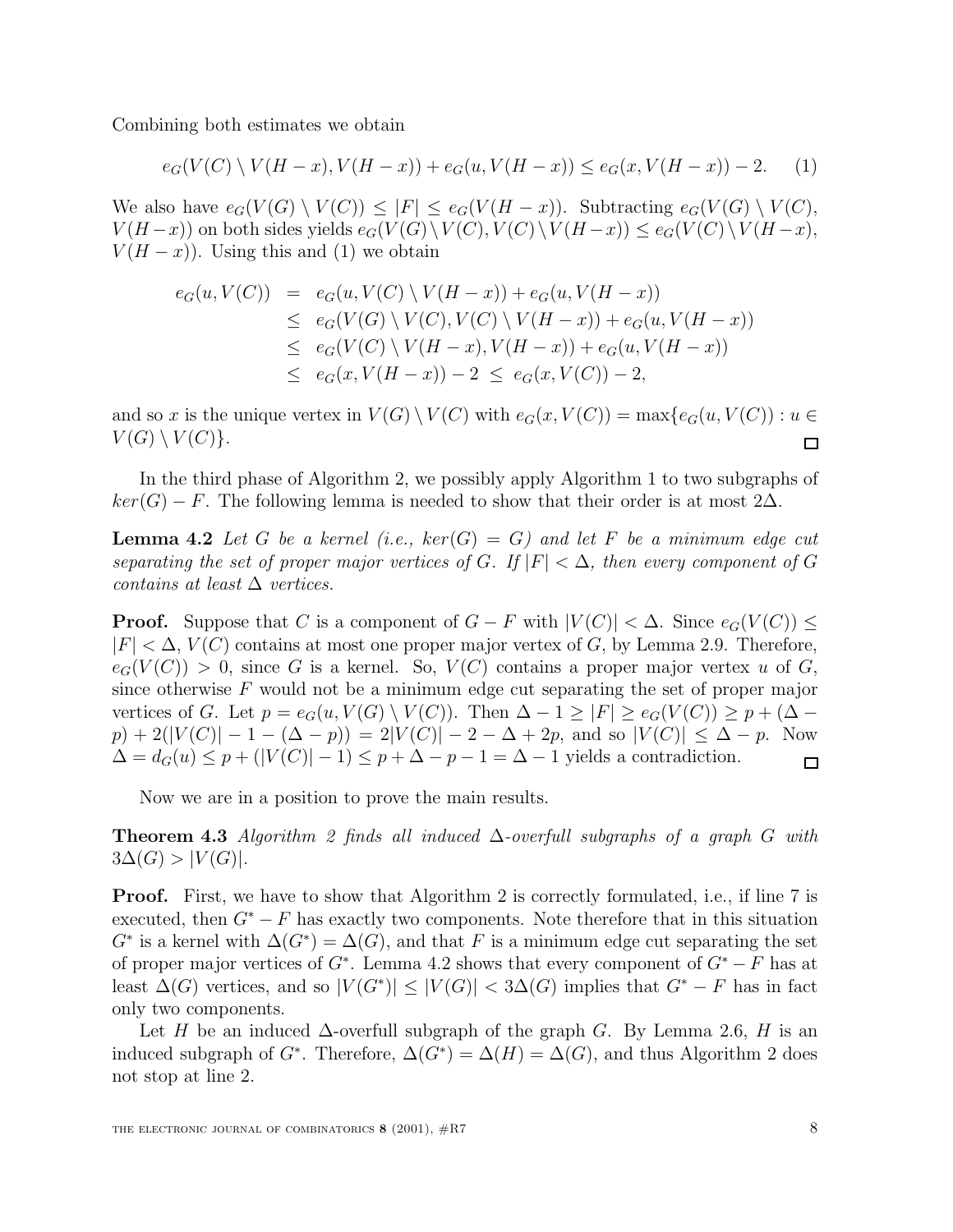**Algorithm 2:** Input: a graph G with  $3\Delta(G) > |V(G)|$ . 1: set  $G^* = ker(G)$ ; 2: **if**  $\Delta(G^*) < \Delta(G)$  then stop; 3: apply Algorithm 1 to  $G^*$ ; 4: find a minimum edge cut  $F$  of  $G^*$  separating 5: the set of proper major vertices of  $G^*$ ; 6: **if**  $|F| > \Delta(G) - 2$  then stop; 7: let  $C_1, C_2$  be the components of  $G^* - F$ ; 8: let  $x_1 \in V(C_1)$  such that  $e_{G^*}(x_1, V(C_2))$  is 9: maximum among all vertices of  $C_1$ ; 10: let  $x_2 \in V(C_2)$  such that  $e_{G^*}(x_2, V(C_1))$  is 11: maximum among all vertices of  $C_2$ ; 12: **if**  $\Delta(G - (V(C_1) \setminus \{x_1\})) = \Delta(G)$  then 13: apply Algorithm 1 to  $G - (V(C_1) \setminus \{x_1\})$ ; 14: **if**  $\Delta(G - (V(C_2) \setminus \{x_2\})) = \Delta(G)$  then 15: apply Algorithm 1 to  $G - (V(C_2) \setminus \{x_2\})$ ; 16: **end**.

### **Figure 2.**

If  $|V(H)| > |V(G^*)| - \Delta(G)$ , H is detected, when Algorithm 1 is applied to  $G^*$  (see Theorem 3.2). So, suppose now  $|V(H)| \leq |V(G^*)| - \Delta(G)$ .

First, we show that  $V(H)$  and  $V(G^*) \setminus V(H)$  both contain at least two proper major vertices. By Lemma 2.2,  $H$  has at least three major vertices, and every major vertex of  $H$ is a proper major vertex if  $G^*$ , by Lemma 2.4. Suppose now that  $V(G^*) \setminus V(H)$  contains at most one proper major vertex. Then, every  $u \in V(G^*) \setminus V(H)$  has a neighbor in  $V(H)$ , since  $G^*$  is a kernel. Therefore  $e_{G^*}(V(H)) \geq |V(G^*)| - |V(H)| \geq \Delta(G)$ , contradicting Lemma 2.3.

F is chosen to be a minimum edge cut separating the set of proper major vertices of  $G^*$ . Hence  $|F| \leq e_{G^*}(V(H)) \leq \Delta(G) - 2$ , by Lemma 2.3, and therefore Algorithm 2 does not stop at line 6.

Next we verify the remaining hypotheses of Lemma 4.1. We have  $|V(H)| \leq |V(G^*)|$  –  $\Delta(G) \leq |V(G)| - \Delta(G) < 3\Delta(G) - \Delta(G) = 2\Delta(G)$ . Hence, by the first part of that lemma, one component, say  $C_1$ , of  $G^* - F$  contains at least  $|V(H)| - 1$  vertices of H. If there is a vertex  $x \in V(H) \setminus V(C_1)$ , then the set of edges leaving  $V(H - x)$  separates the set of proper major vertices of  $G^*$ , since  $V(H)$  and  $V(G^*) \setminus V(H)$  both contain at least two proper major vertices. Thus,  $e_{G^*}(V(H-x)) \geq |F|$ . Now it follows from Lemma 4.1, that  $x = x_2$  and so H is a subgraph of  $G' = G^* - (V(C_2) \setminus \{x_2\})$ . Therefore, in particular,  $\Delta(G') = \Delta(G)$ , and so Algorithm 1 is applied to G'. Hence, by Theorem 3.2, H is found or  $|V(H)| \leq |V(G')| - \Delta(G')$ . However, the latter case cannot occur, since, by Lemma 4.2,  $|V(G')| - \Delta(G') = (|V(G^*)| - |V(C_2)| + 1) - \Delta(G) \le |V(G)| - 2\Delta(G) + 1 \le$  $(3\Delta(G) - 1) - 2\Delta(G) + 1 = \Delta(G)$ , and so  $|V(H)| \leq |V(G')| - \Delta(G')$  would imply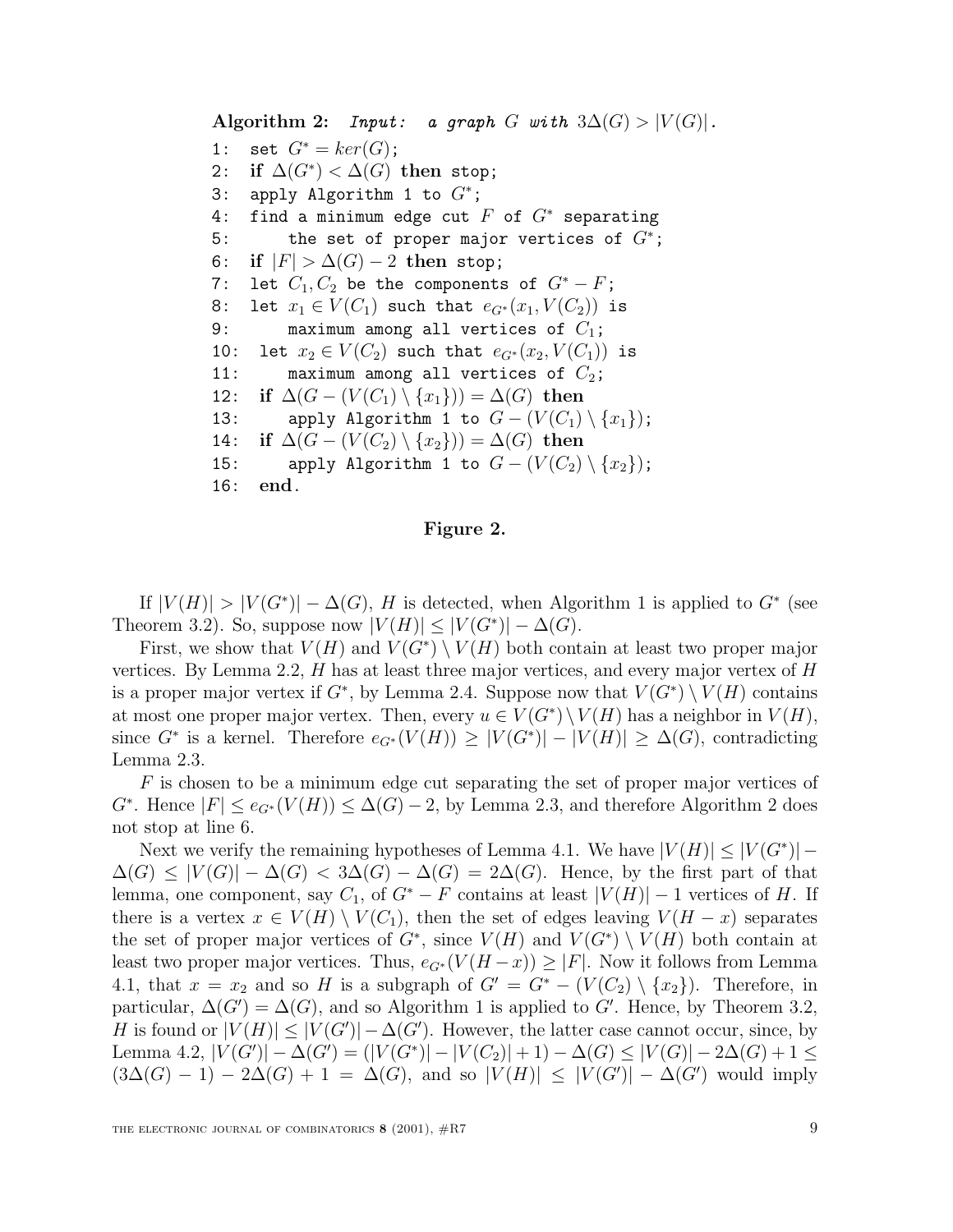$\Delta(H) < \Delta(G)$ .

Let us consider the worst-case complexity of Algorithm 2. The kernel of G can be found in  $O(nm)$  time (see Lemma 2.6).  $C_1$ ,  $C_2$ ,  $x_1$ , and  $x_2$  can all be determined in  $O(n+m)$  time. Algorithm 1 is applied at most three times, which needs  $O(n \log n + m)$ time (see Theorem 3.2). So, Algorithm 2 needs  $O(nm + T(n, m))$  time, where  $T(n, m)$  is the time needed to find the edge cut F.

In general, a minimum edge cut  $F_U$  separating an arbitrary set U of vertices can be found as follows. Choose a vertex  $u_0 \in U$  and determine a minimum edge cut  $F_u$ separating  $u_0$  and u for every  $u \in U$ ,  $u \neq u_0$ . Then let  $F_U$  be a minimum edge cut among all these edge cuts. Every  $F_u$  can be found by means of a maximum flow algorithm in  $O(n^{2/3}m)$  time (see [1], p. 254), and so the whole procedure can be performed in  $O(n^{5/3}m)$ time.

**Theorem 4.4** All induced  $\Delta$ -overfull subgraphs of a graph G with  $3\Delta(G) > |V(G)|$  can be found in  $O(n^{5/3}m)$  time, where n and m denote the order and size of G, respectively.

Let G be a regular graph with  $\Delta \geq 2$ . Then every vertex of G is a proper major vertex, and thus  $ker(G) = G$ . So, every edge cut of G separates the set of proper major vertices. Since a minimum edge cut can be found in  $O(nm)$  time [7], which is  $O(n^3)$  time for regular graphs with  $3\Delta > |V|$ , we obtain the following theorem.

**Theorem 4.5** All induced  $\Delta$ -overfull subgraphs of a regular graph G with  $3\Delta(G)$  >  $|V(G)|$  can be found in  $O(n^3)$  time, where n denotes the order of G.

By Theorem 3.3, every application of Algorithm 1 within Algorithm 2 yields at most one induced  $\Delta$ -overfull subgraph.

**Corollary 4.6** Let G be a graph with  $3\Delta > |V|$ . Then G has at most three induced  $\Delta$ -overfull subgraphs.

This corollary is best possible as the next family of graphs shows. Let  $K_{2p}$  be a complete graph of order  $2p$ , where  $p \geq 3$  is an integer. Remove an edge uv from this graph, and add two edges  $xu$ ,  $xv$ , where  $x$  is a new vertex (in other words, we insert a the vertex x into the edge  $uv$ ). Let  $K_{2p}^*$  denote this graph. Take two vertex-disjoint copies of  $K_{2p}^*$ and identify the two vertices of degree two. The resulting graph  $G_p^2$  has three induced  $\Delta$ -overfull subgraphs corresponding to the vertex sets of the two copies of  $K_{2p}^*$  and to  $V(G_p^*)$ . Moreover, the vertex sets of the copies of  $K_{2p}^*$  are not disjoint in  $G_p^*$ . So, we see the necessity of adding vertices to  $C_1$  and  $C_2$  in the final phase of Algorithm 2.

We end with a family of graphs showing that the condition  $3\Delta > |V|$  is almost best possible for Algorithm 2. For an odd integer  $p \geq 3$ , let  $G_p^3$  be the graph resulting from three vertex disjoint complete graphs  $K_p$ ,  $K_{p+1}$  and  $K'_{p+1}$  of order p and  $p+1$ , respectively, by removing one perfect matching from both graphs of order  $p + 1$ . Note that  $\Delta(G_p^3) = |V(G_p^3)| - 5$ . The following four sets induce  $\Delta$ -overfull subgraphs of  $G_p^3$ .  $V(K_p)$ ,  $V(K_p) \cup V(K_{p+1})$ ,  $V(K_p) \cup V(K'_{p+1})$ , and  $V(G_p^3)$ . Since Algorithm 2 can find at most three induced  $\Delta$ -overfull subgraphs, it fails to find all these subgraphs of  $G_p^3$ .